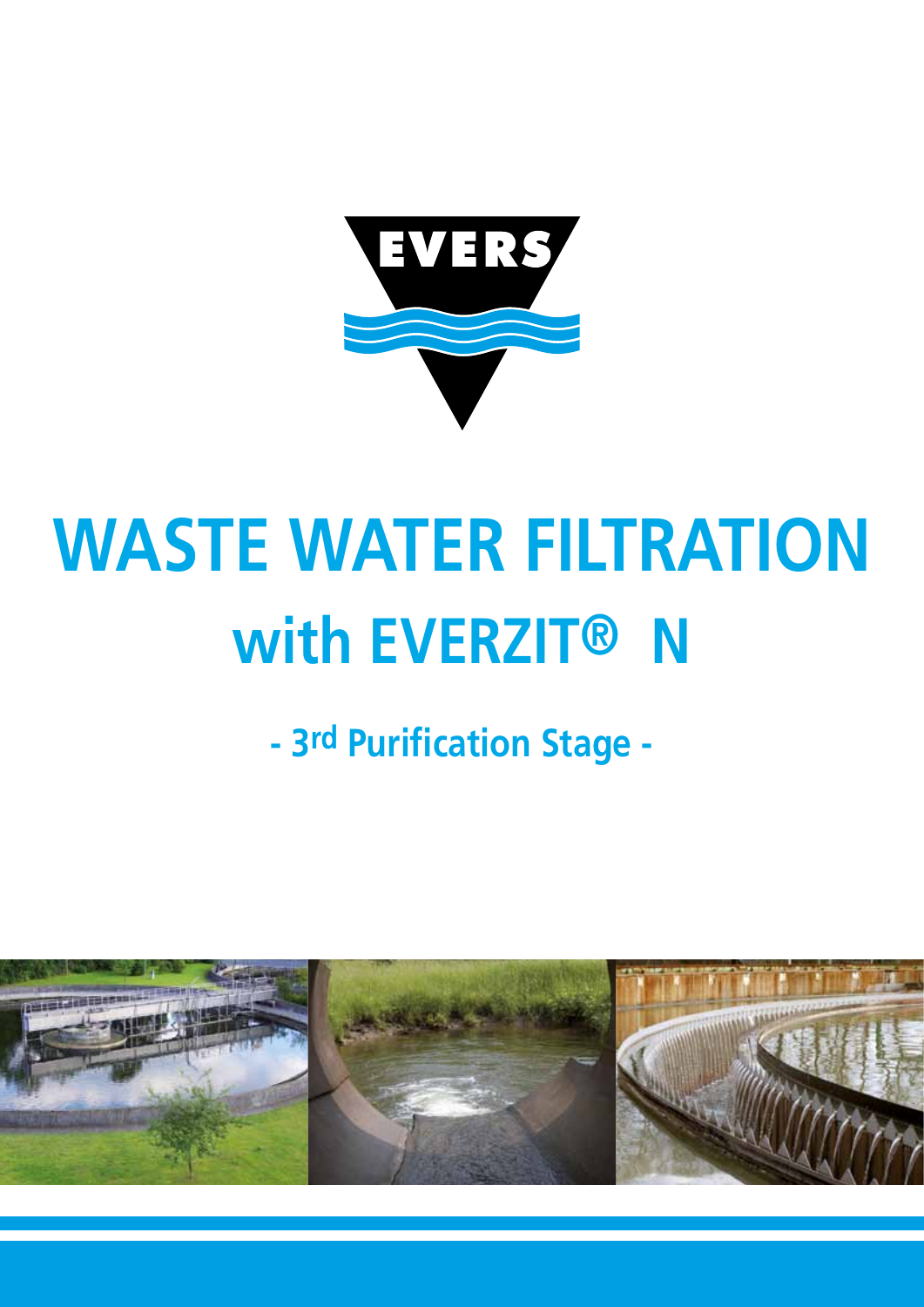

## **A much clearer Lake Constance**

EVERZIT® N performed a success story at the Lake Constance, Europe's largest drinking water reservoir. During the 70's, acute danger of eutrophication existed for this unique resource.

Abwasserverband

 Sewage plant Eriskirch Unteres Schussental

Schussental" started to run the first flocculation

The Waste Water Association "Unteres

filtration in the Waste Water Plant of Eriskirch on the banks of Lake Constance.

Harald Schäfer, Minister for the Environment of the Land Baden Württemberg at that time stated: "This step is a clear sign for water purity of inshore waters". And he was right after all because the use of EVERZIT® N in the seven multi-layer filters led to a drastic phosphate reduction with a residual value of only 0,1 to 0,2 mg per litre. The improved water quality in river mouth in Schussen was visible to the naked eye.

### *Filter layout*:

EVERZIT $^{\circledR}$  N 1.4 - 2.5 mm: Quartz sand 0,71 - 1,25 mm: Support layer: *Technical data:* Capacity: Number: Total surface: Maximum filtering speed: 850 mm 650 mm 150 mm 7 12,0 m/h

approx. 1.800 m3/h approx 155 m2



## **Fish return to the River Wupper**

With a capacity of approx. 700.000 residential units the Buchenhofen Sewage Plant is the largest sewage treatment plant of the "Wupperverband" (Wupper River Association) cleaning of up to 370.000 cubic metres of waste water day by day.

After a 7-step waste water treatment process you find 28 open multi-layer filters installed in 1994. More than 2300 m<sup>3</sup> of EVERZIT® N were installed in this flocculation filtration, reducing in the last treatment step of the sewage plant the phosphate content of the waste water. By adding ferric (III)

chloride the waste water is being flocculated thus bounding the phosphate. Then filtration with EVERZIT<sup>®</sup> N takes place, effectively and economically filtering the phosphate and other pollutants out of the water.

With more than 100 years of history of the Sewage Plant Buchenhofen EVERZIT® N contributed to an increased downstream water quality. That is proven not only by measurements but also by an immense fish population as a clear sign of the improved water quality.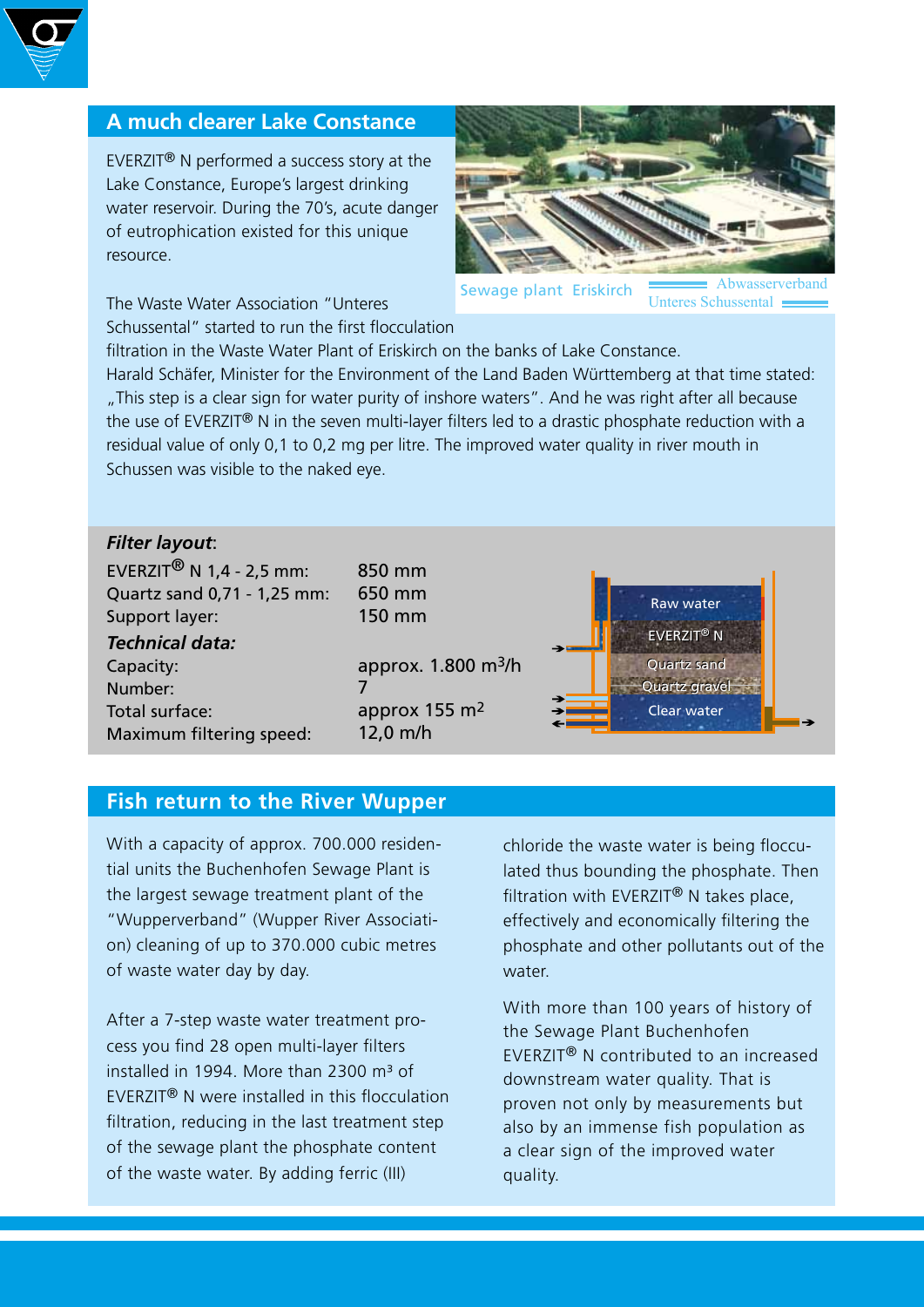

 400 mm 200 mm

approx. 20.000 m3/h

approx. 1.680 m2

#### Maximum filtering speed: 12,0 m/h *Progression of the water quality of the River Wupper*

28



Quartz sand 0,71 - 1,25 mm:

Support layer *Technical data:*

Capacity: Number: Total surface:

| <b>Quality classes</b> |            |                              |
|------------------------|------------|------------------------------|
|                        | 1 - II     | no or very low contamination |
|                        | Ш          | medium contamination         |
|                        | 11 - 111 - | critical contamination       |
|                        | Ш          | high contamination           |
|                        | III - IV   | very high contamination      |
|                        |            | excessive contamination      |

EVERZIT® N EVERZIT® N Quartz sand Quartz sand

Raw water

Clear water

**Basalt** 

Long-term measurements confirm: A continuous water quality of stage II between Wuppertal and Leverkusen is no longer just a vision.

#### *Authority: Wupperverband*

## **Reference sewage plants**

- Aachen-Soers Aachen-Eilendorf Bielefeld-Brake Bocholt Bonn Düsseldorf-Süd
- Emsdetten Eriskirch Hückeswagen Köln-Weiden Krefeld Mannheim-Sandhofen
- Neuss-Ost Paderborn-Sande **Salzgitter** Stuttgart-Sindelfingen Wuppertal-Buchenhofen Wuppertal-Kohlfurt etc.